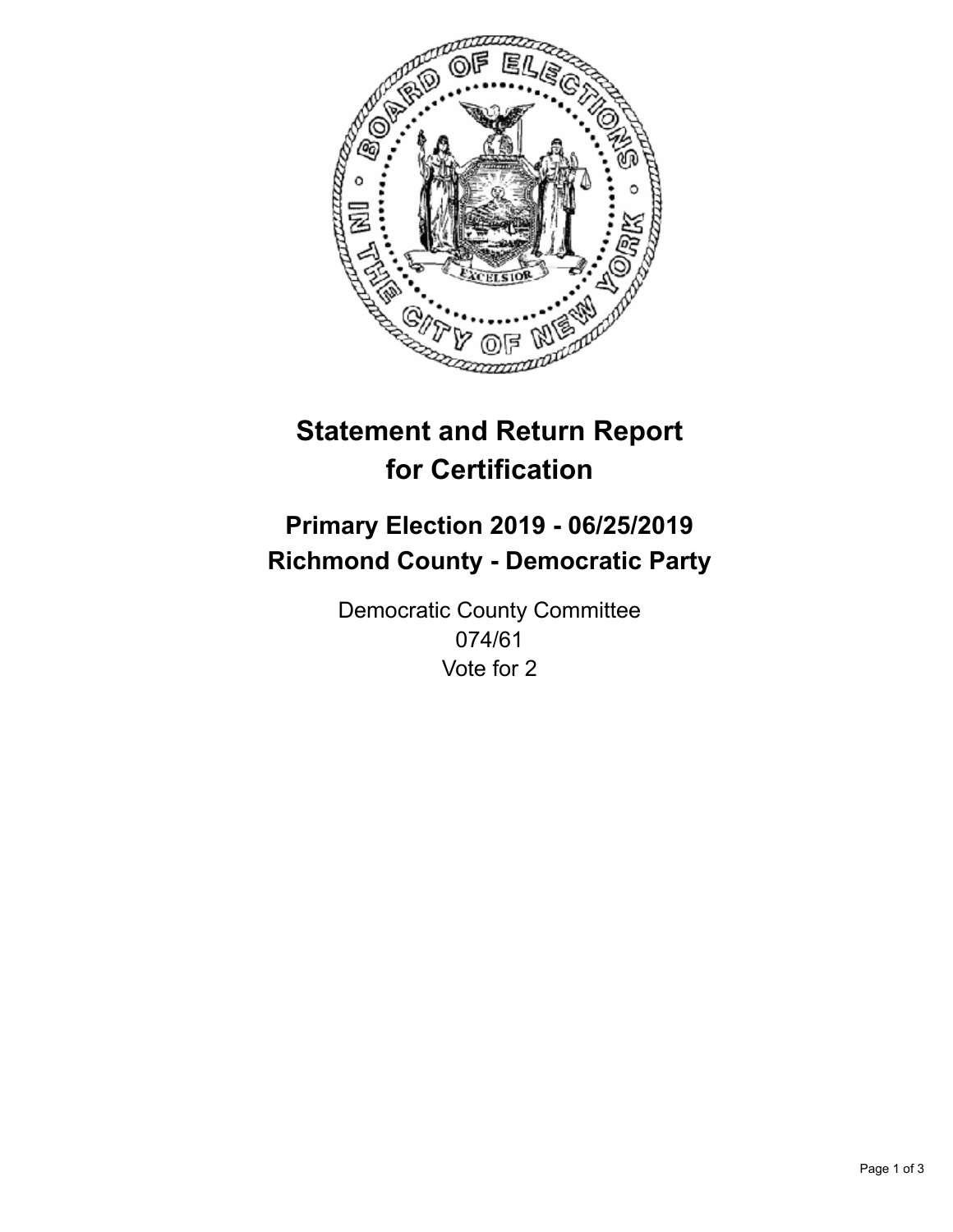

## **Assembly District 61**

| <b>PUBLIC COUNTER</b>                                    | 29       |
|----------------------------------------------------------|----------|
| <b>MANUALLY COUNTED EMERGENCY</b>                        | 0        |
| ABSENTEE / MILITARY                                      | 3        |
| AFFIDAVIT                                                | $\Omega$ |
| <b>Total Ballots</b>                                     | 32       |
| Less - Inapplicable Federal/Special Presidential Ballots | $\Omega$ |
| <b>Total Applicable Ballots</b>                          | 32       |
| <b>DOLORES MORRIS</b>                                    | 21       |
| <b>HELEN SETTLES</b>                                     | 22       |
| <b>KEVIN B. LOVE</b>                                     | 8        |
| NADIA S. HANKS                                           | 5        |
| <b>Total Votes</b>                                       | 56       |
| Unrecorded                                               | 8        |